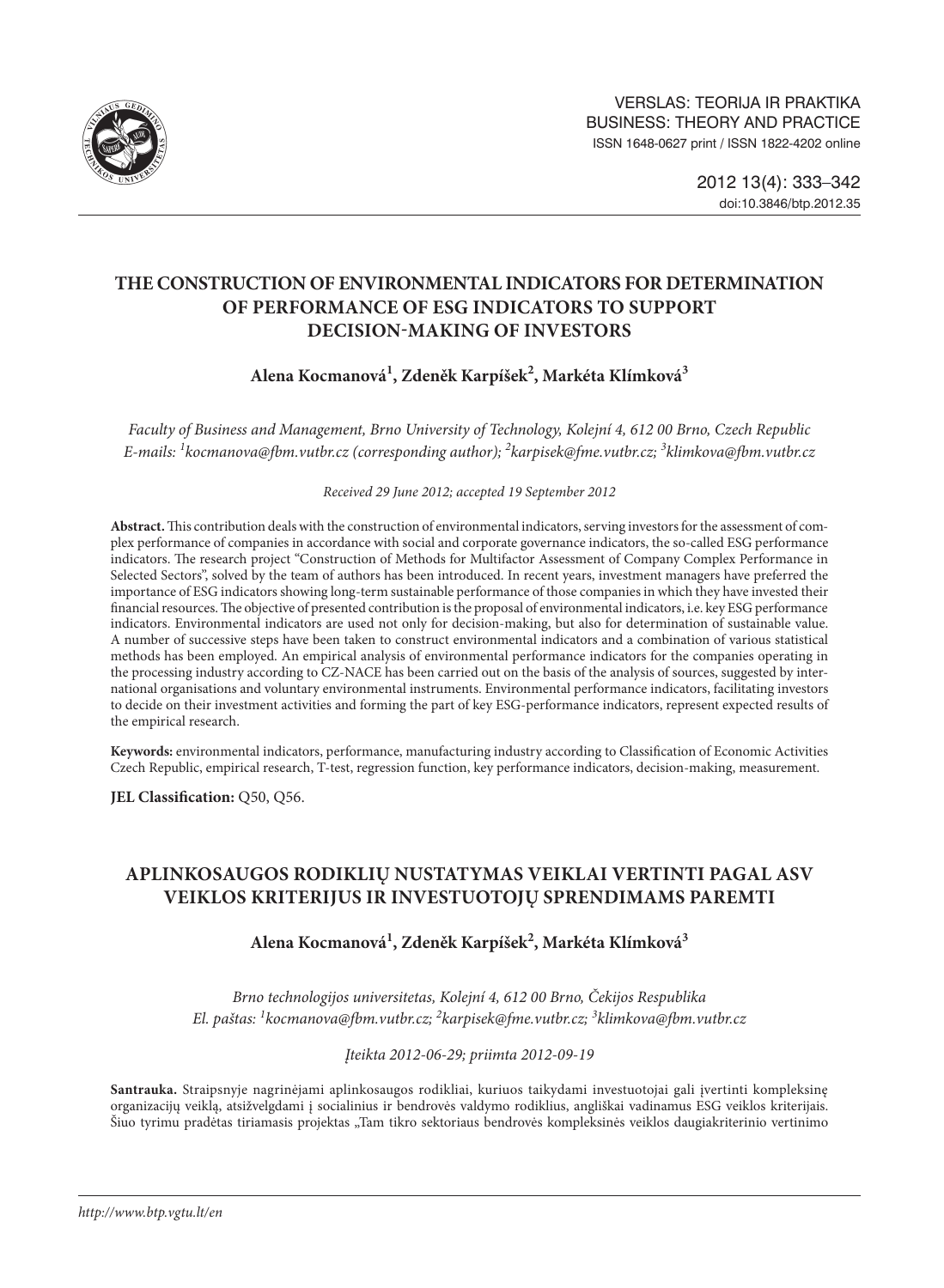metodų kūrimas". Pastaraisiais metais investicijų valdytojai teikia pirmenybę ESG veiklos rodikliams, kuriuos taikant galima įvertinti darnią bendrovių, į kurias investuota, veiklą. Tyrimo tikslas – pasiūlyti aplinkosaugos rodiklius, t. y. vienus pagrindinių ESG veiklos kriterijų. Šie rodikliai naudojami ne tik priimant sprendimus, bet ir nustatant darnią vertę. Nuosekliai parinkti aplinkosaugos rodikliai ir pritaikytas įvairių statistinių metodų rinkinys rodiklių reikšmėms nustatyti. Atliktas įmonių, veikiančių apdirbamojoje pramonėje pagal CZ-NACE, aplinkosaugos veiklos rodiklių empirinis tyrimas. Aplinkosaugos veiklos rodikliai, leidžiantys investuotojams spręsti apie investicinę veiklą ir sudarantys ESG veiklos rodiklių dalį, išreiškia tikėtinus empirinio tyrimo rezultatus.

**Reikšminiai žodžiai:** aplinkosaugos rodikliai, veikla, apdirbamoji pramonė pagal CZ-NACE, aplinkosaugos aspektai, empirinis tyrimas, regresijos funkcija, pagrindiniai veiklos rodikliai, sprendimų priėmimas, matavimas.

#### **1. Introduction**

In recent years, investment managers have preferred the importance of ESG indicators showing long-term performance of those companies in which they have invested their financial resources. Surveys indicate that investors are more and more convinced that ESG integration into their investment decisions maximizes their long-term interest and that good corporate governance and sustainability contribute to creation of long-term value for shareholders.

The project holder – Faculty of Business and Management, Brno University of Technology (FBM BUT) - is involved in ESG indicators in the processing sector in the Czech Republic within the framework of the Project No. P403/11/2085 "Construction of Methods for Multifactor Assessment of Company Complex Performance in Selected Sectors" funded by the Grant Agency of the Czech Republic (GACR).

The objective of presented contribution is to propose a method of selection of environmental performance indicators at the corporate level, supporting decision-making of investors and being the part of ESG indicators and Integrated Reporting. Application of proposed methodology is clearly illustrated with an example of environmental indicators for performance. Reaching the objective is divided into successive steps. Individual stages of selection of indicators, including description of applied methods, have been defined in the methodology.

Development of research in the area of corporate performance evaluation and corporate sustainability reporting in the Czech Republic has been described by authors (Hřebíček, Soukupová 2009; Kocmanová, Dočekalová 2011; Ritschelova *et al*. 2010)

The most commonly known environmental, economic and social corporate data and information are being monitored, codified, registered and aggregated into Key Performance Indicators (KPIs) (Bassen, Kovacs 2009; DVFA 2009; IFAC 2012).

The sustainability performance is, however, often understood as performance in environmental, social and economic/ financial terms, thus excluding governance performance (Schaltegger, Wagner 2006). However, we shall also consider corporate governance (Bhojraj, Sengupta 2003).

Therefore, a conclusion can be drawn that ESG integration is currently becoming the investment strategy, whereby ESG indicators focus on the economic consequences of long-term risks and opportunities, associated with strategies of companies in which investments are being made. ESG performance indicators are becoming a tool for future cash flows. Primarily, investors want to achieve excellent financial returns under predetermined risk levels (Bartes 2010; Kocmanová, Němeček 2009).

Even with the growth of socially responsible investment (SRI) such ESG indicators are being incorporated into the investment assessment. Current financial crisis has shifted a stronger focus of the investors on the social and environmental conditions existing in the companies to be covered in their investment analyses. Many companies have also begun to ask themselves how to improve their communication skills on environmental, social and governance factors aiming at these mainstream investors (BSR 2011)

Corporate sustainability, that is the capacity of a company to continue operating over a long period of time, depends on the sustainability of its stakeholder relationships (Perrini, Tencati 2006).

#### **2. Environmental Performance**

An environmental performance indicator of a particular company (indicator of impact of company activity on its environment) is understood as a specific statement, facilitating the measurement of company's environmental performance. Development of environmental indicators has passed through a long evolution. Consumers more and more demand green products and services; on the other hand, businesses and industries are now much more responsive to green issues (Yildiz, Yercan 2011).

ČSN EN ISO 14000, mainly represented by generic standard ČSN EN ISO 14001, is applied in the ecologically oriented management system in the Czech Republic. The standards accompanying the establishment of systems of environmental management and their auditing shall be governed by the series of standards ČSN EN ISO 14000. The underlying philosophy of these international standards is to assist companies with all areas towards active and independent behaviour in environmental matters.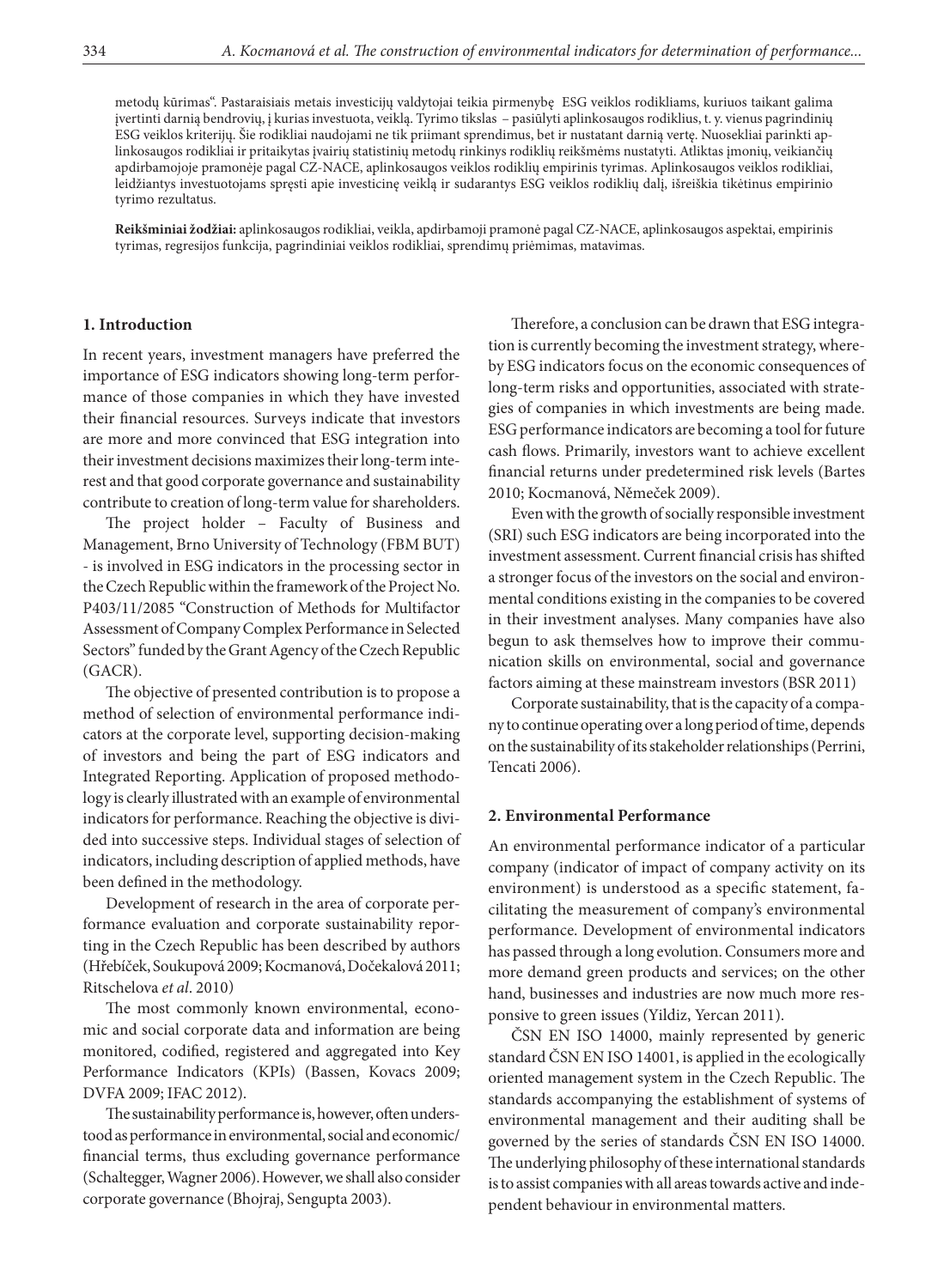Environmental performance indicators in the context of the Environmental Management Systems (EMS and EMAS) of the company should address primarily those company environmental impacts that are most significant and those which the company can influence by its operations, management, activities, products and services on environment and sustainable growth. They should fulfil dual purpose of assisting the management of the company and providing information to stakeholders (Hřebíček, Soukupová 2009).

Key Performance Indicators (KPIs) provide companies with a tool for measurement. KPIs help companies to implement strategies by linking various levels of such companies (organization units, departments as well as individuals) with clearly defined targets and benchmarks.

Corporate environmental (sustainable) reporting forms the part of company environmental communication that is directed from such a company to various target groups. Nowadays corporate environmental reporting has evolved to sustainability reporting, which covers a wider area of the company performance, also including economic and social aspects (Hřebíček, Soukupová, Kutová 2009; Schaltegger, Wagner 2012).

#### **3. Empirical research**

A number of successive steps have been taken to construct environmental indicators within the framework of the research. These relate to objective and subjective methods of selection of indicators/performance indicators and use of combination of various statistical methods.

Objective methods, e.g. on the basis of statistical analyses, represent the most appropriate method of the selection of indicators. They provide results based on clear algorithms, coming out only from actual values of such indicators Subjective indicators are based mainly on statements made by the respondents and their reflection of the investigated issue. Nevertheless, rational-logical point of view on monitored indicators is eliminated during the selection procedure. Thus, they are clearly subject to the person and investigated personality (Kuprová, Kamenický 2004). The instrument of efficiency's measurement is metrics i.e. strict financial or non-financial indicators or evaluative criteria which use efficiency's levels in specific area of enterprise. To analyse and control complex processes and phenomena, the knowledge of their inherent structure is needed (Ginevičius 2010).

The measurement of the contribution of an economic entity (company, etc.) to the sustainability poses a problem today and is subject to several debates. Based on the information provided by the organizational entities themselves and the information made public, the approach of sustainable value constitutes today the approach most accomplished to assess the sustainable performance (Rhouma 2010).

The impact of environmental matters on business performance is increasing and will continue to do so. For example, poor management of energy, natural resources or waste can affect current performance; failure to plan for a future in which environmental factors are likely to be significant may risk the long-term value and future of a business. Therefore, it is expected that company shall need to use environmental KPIs to adequately capture the link between more and more environmental, social and economic performance.

As it is clear from the analyses of international organizations (GRI, UNCTAD, IFAC, UN PRI, UNEP FI, OECD, IFRS, EFFAS-DVFA, CFA, etc.), which are dealing with the development of environmental, social and also corporate governance and economic indicators, there are coming to the front the ESG performance indicators, which they recommend to the investors to incorporate into their investment analyses and decision-making processes (CA 2012; CFA 2012; DVFA 2008; IFAC 2012; Nardo *et al.* 2005).

On the basis of such processed resources the questionnaire "PERFORMANCE OF THE COMPANY: ENVIRONMENTAL, SOCIAL, ECONOMIC ASPECTS AND GOVERNANCE" has been designed. Such proposed questionnaire has been compiled on the basis of achieved theoretical knowledge, defined areas of solved problem and specific objectives, so that the obtained results may contribute to the setup of key performance indicators (KPI) for the companies in the manufacturing industry according to CZ-NACE in the year 2012. Partial objective of the empirical research has been represented by the identification of key environmental performance indicators. Companies classified according to the legal forms of their businesses have been selected from the compiled database of companies and personally visited: 42 joint stock companies, 35 limited liability companies, 1 association and 1 state-owned enterprise classified in CZ-NACE in the processing industry, i.e. 79 companies with the number of employees over 250 according to the EU-criterion. From the ownership perspective, out of participating 79 companies 44 companies (55.7%) are in the exclusively domestic ownership, 35 companies (44.3%) are both subsidiaries of multinational corporations and companies with foreign investor.

Empirical research has focused primarily on the manufacturing companies: i.e. manufacture of electrical engineering, engineering, medical products- 31 companies (38.5%), electricity, gas, water and waste processing – 12 companies (15.4%), foundry production – 11 companies (14.1%), manufacture of textiles and leather – 9 companies (11.5%), manufacture of chemicals – 8 companies (10.3%), and manufacture of food products – 8 companies (10.3%). Manufacturing companies have been deliberately selected for the reason of comparability of data; moreover, these are companies with strong field of action not only in the social and economic dimension, but also in the environmental field as regards the relationship to voluntary management instruments (see Table 1).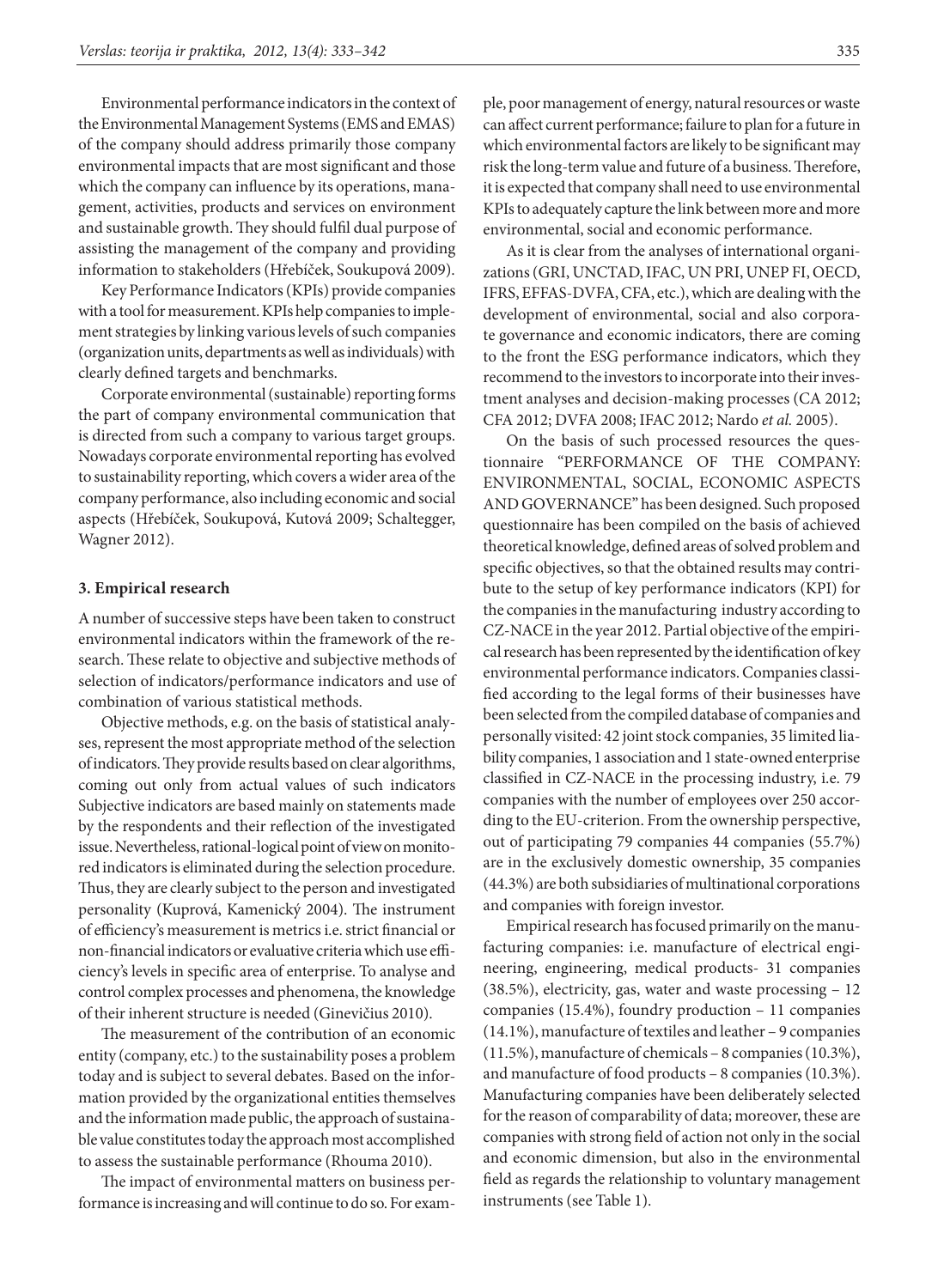| Use | <b>ISO</b><br>9000 | MRP  | <b>ISO</b><br>14000 | <b>EMAS</b> | ČSN<br><b>OHSAS</b><br>18000 | <b>EMA</b> | $\mathbf{CSR}$ | Accounting<br>for<br>sustainable<br>development | Cleaner<br>produc-<br>tion | <b>LCA</b> | Environ-mental<br>labelling of<br>products |
|-----|--------------------|------|---------------------|-------------|------------------------------|------------|----------------|-------------------------------------------------|----------------------------|------------|--------------------------------------------|
| No  | 10.1               | 51.9 | 44.3                | 84.8        | 51.9                         | 91.1       | 74.7           | 88.6                                            | 69.6                       | 78.5       | 69.6                                       |
| Yes | 89.9               | 48.1 | 55.7                | 15.2        | 48.1                         | 8.9        | 25.3           | 11.4                                            | 30.4                       | 21.5       | 30.4                                       |

**Table 1.** Voluntary management tools in the companies of the processing industry according to CZ-NACE

Method of selection of the investigated objects, i.e. companies, we can characterize as for a specific purpose and, moreover, based on a voluntary basis. But, as Reichel states, this is not considered insufficient in the qualitative research, because the ambition here "is not the representativeness, so ... the implementers consider such selection procedure reasonably as appropriate" (Reichel 2009).

From the voluntary management instruments in the companies of processing industry, the standard ISO 9000 is used with 89.9% of the companies, followed by the standard ISO 14 000 with 55.7%, although from the total number of companies it has been introduced only in half, the same also applies to the OHSAS 18000 48.1% and MRP 48.1%. The companies consider the other voluntary instruments for management less significant.

### **4. Research methodology**

Methodology of determination of the environmental indicators took place in several stages.

The initial determination of the environmental indicators was based on the resources from the Global Reporting Initiative, EMAS III, and the International Federation of Accountants (GRI 3.1 2011; CZO 2012). Furthermore, the research dealt with environmental indicators which were published in the Statistical Environmental Yearbook of the Czech Republic (CZO 2012).

The selection of environmental indicators and related analyses was preceded by calculation of descriptors for each input variable.

To identify relevant indicators, selected sample of companies in the processing sector was asked: *"Which environmental aspects, associated with the protection of environment, are significant and insignificant for the performance?"* and *"Which environmental aspects, associated with the use of natural resources and raw materials (including energy), significantly affect performance?"*. Respondents could express the fact of monitoring of the indicator in a range from "Yes" (4) to "No" (1). The questionnaires showed that for the companies the monitoring of the generation of waste was significant in 91.1%, including hazardous waste in 70.9%, emissions to air in 64.6%, discharging of waste water in 59.5%, smell, noise and vibration in 53.2%. Insignificant

were the influence on landscape in 58.2% and effects on soil in 60.8%; however, some companies claimed monitoring of these aspects. Following the question, related to the use of resources and raw materials, the response indicated that the companies monitored the consumption of raw materials and consumables in 78.5%, power consumption in 69.6%. The response to the indicator relating to water consumption (36.7%) and gas consumption (35.4%) and consumption of heat (24.1%) was most varied.

To the question *"Which environmental indicators are monitored?"* the respondents stated indicators used as environmental performance standards. The answers to this question confirmed the relevance of these indicators:

- energy efficiency: energy consumption (primary sources) 93.7%,
- effectiveness of the material consumption: consumption of raw materials and consumables 91.1%,
- waste management: total quantity of waste 82.1%, hazardous waste 76.3%,
- water management: water (total water consumption) 75.9%, total quantity of discharged water 52.7%.

A surprising result was the indicator of emissions to air, the respondents monitored emissions only in 37.5% for NOx, SOx and other significant emissions, 39.7% made the total emissions of greenhouse gases; that did not match with the previous question on environmental aspects. The companies did not care about biodiversity indicator in 69.1%. Other relevant indicators of the impact of the company activities on environment were the compliance with laws and regulations, the companies considered that as the most important indicator in 93.7%, fines and penalties 78.2% and traffic 68.8%.

The empirical research further tested the statistical significance (T-test) of the legal forms of companies or industry in relation to the environmental aspects of the performance; nevertheless, the testing did not provide any statistically significant results, in fact, there was no factual relationship between these factors (Field 2009; Meloun, Militky 2002). Identically, whether an owner of company was a foreign or domestic body did not indicate any influence on the relationship of the companies with their environment (see Table 2).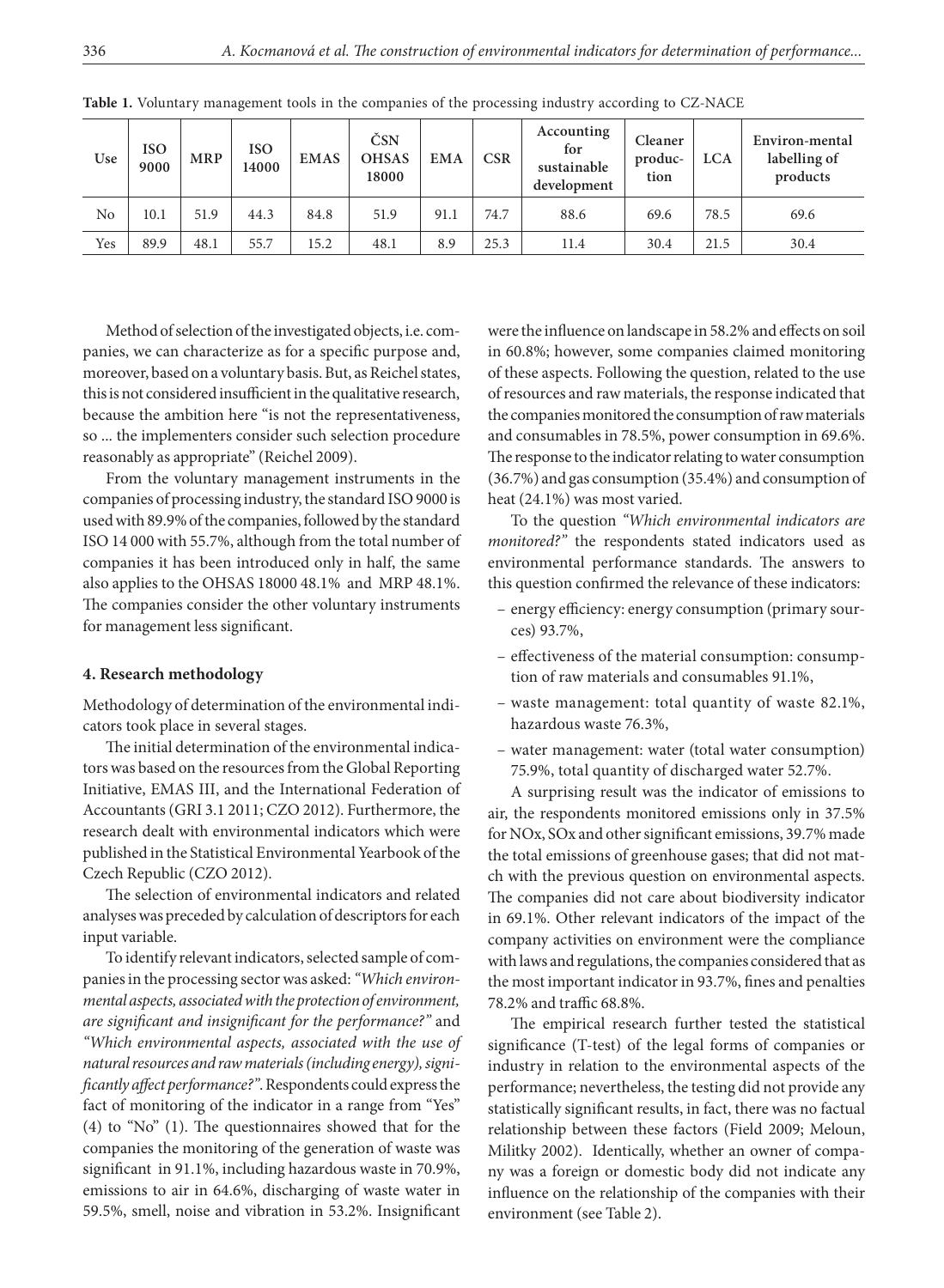| Characte-<br>ristics                                       | $\Sigma$ of environmental<br>aspects related to<br>environmental<br>protection |                       | $\Sigma$ of environmental<br>aspects associated with the<br>use of natural resources |      |         |                        | $\Sigma$ of monitored<br>environmental indicators |                         | $\Sigma$ reducing the impact<br>on the environment |         |
|------------------------------------------------------------|--------------------------------------------------------------------------------|-----------------------|--------------------------------------------------------------------------------------|------|---------|------------------------|---------------------------------------------------|-------------------------|----------------------------------------------------|---------|
|                                                            | Domestic                                                                       | Foreign               | Domestic                                                                             |      | Foreign |                        | Domestic                                          | Foreign                 | Domestic                                           | Foreign |
| N                                                          | 44                                                                             | 35                    | 44                                                                                   |      | 35      |                        | 44                                                | 35                      | 44                                                 | 35      |
| Mean                                                       | 4.1818                                                                         | 4.2286                | 3.4091                                                                               |      | 3.6     |                        | 7.14                                              | 7.69                    | 11.16                                              | 11.16   |
| Std. dev.                                                  | 2.3355                                                                         | 2.0013                | 1.4030                                                                               |      | 1.4184  |                        | 2.237                                             | 2.04                    | 3.18                                               | 2.62    |
|                                                            |                                                                                |                       |                                                                                      |      |         |                        | T-test for Equality of Means                      |                         |                                                    |         |
| <b>Variables</b>                                           |                                                                                |                       | $\mathfrak{t}$                                                                       | df   |         | P-value<br>$(2-tail.)$ | Mean diffe-<br>rence                              | Std. error<br>of diffe- | 95% confidence interval<br>of the difference       |         |
|                                                            |                                                                                |                       |                                                                                      |      |         |                        |                                                   | rence                   | Lower                                              | Upper   |
| $\Sigma$ of environmental                                  |                                                                                | EQVA*                 | $-0.094$                                                                             | 77   |         | 0.925                  | $-0.046$                                          | 0.496                   | $-1.036$                                           | 0.942   |
| aspects related to<br>environmental<br>protection          |                                                                                | EOVNA**               | $-0.096$                                                                             | 76.5 |         | 0.924                  | $-0.046$                                          | 0.488                   | $-1.019$                                           | 0.925   |
| $\Sigma$ of environmental                                  |                                                                                | $\text{EQVA}^{\star}$ | $-0.598$                                                                             | 77   |         | 0.552                  | $-0.190$                                          | 0.319                   | $-0.826$                                           | 0.444   |
| aspects associated<br>with the use of<br>natural resources |                                                                                | EQVNA**               | $-0.597$                                                                             | 72.6 |         | 0.552                  | $-0.190$                                          | 0.319                   | $-0.828$                                           | 0.446   |
| $\Sigma$ of monitored                                      |                                                                                | EQVA*                 | $-1.132$                                                                             | 77   |         | 0.261                  | $-0.755$                                          | 0.667                   | $-2.084$                                           | 0.574   |
| environmental<br>indicators                                |                                                                                | EQVNA**               | $-1.157$                                                                             | 76.9 |         | 0.251                  | $-0.755$                                          | 0.653                   | $-2.055$                                           | 0.544   |
| $\Sigma$ Reducing the                                      |                                                                                | EOVA*                 | $-1.127$                                                                             | 77   |         | 0.263                  | $-0.549$                                          | 0.487                   | $-1.520$                                           | 0.421   |
| impact on the<br>environment                               |                                                                                | EOVNA**               | $-1.139$                                                                             | 75.5 |         | 0.258                  | $-0.549$                                          | 0.482                   | $-1.510$                                           | 0.411   |

**Table 2.** Relationship between the owner of company and the environmental aspect

Testing the significance of the relationship between the owner of the company and position on the environment indicated an indirect transmission through voluntary management tools. Companies with foreign owners more often established standard ISO 14000 than companies with domestic owners (statistically significant,  $t(75) = -2.1$ ,  $P \le 0.05$ , the strength of the effect,  $r = 0.24$ ). Still more often, companies with foreign owners introduced a management system for production planning and inventory (statistically significant,  $t(77) = -2.9$ ,  $P < 0.05$ , the strength of the effect,  $r = 0.31$ ). With other management instruments there were no differences between companies with domestic and foreign owners.

The perception of the significance of the environmental aspects (reduction of environmental impact, sum of the environmental indicators) in reference to the performance of the company was not affected by whether the company introduced ISO 14000 or not (see Table 3).

Application of ISO 14000, however, has a consequence for a particular conduct in the company concerning the relation to environment, i.e. that the company with ISO 14000 (compared with company without this standard) is trying more hard to reduce its impact on environment and, consequently, also to monitor more indicators relating to environmental performance. Using regression analysis, we are interested in how many more indicators the company will track if it has ISO 14000. For the formulation of dependencies we choose the simplest linear regression function  $y = \beta_1 + \beta_2 x$  for Model 1 and Model 2.

Significance of the correlation coefficient R from Table 4, the estimates of regression coefficients (β) with P-values from Table 5, and the standard error (Std. error) from Table 4 indicate by how much -according to the regression modelthe monitoring of the environmental indicators would be increased in the company with implemented ISO 14000.

Significance of the correlation coefficient R from Table 6, estimates of the regression coefficients (β) with P-values from Table 7, and the standard error (Std. error) from Table 6 indicate by how much -according to the regression model- the monitoring of the environmental indicators would be increased in case of the ISO 14000 introduction to the company.

The results of regression analysis indicate that in case of the standard ISO 14000 introduction the company will seek to reduce the impact on environment in one more additional area and will also monitor, moreover, about two more environmental indicators.

Results of testing the significance (T-test) of the relationship between by ISO 14000 and whether the environmental aspects increased or improved performance are presented (see Table 8).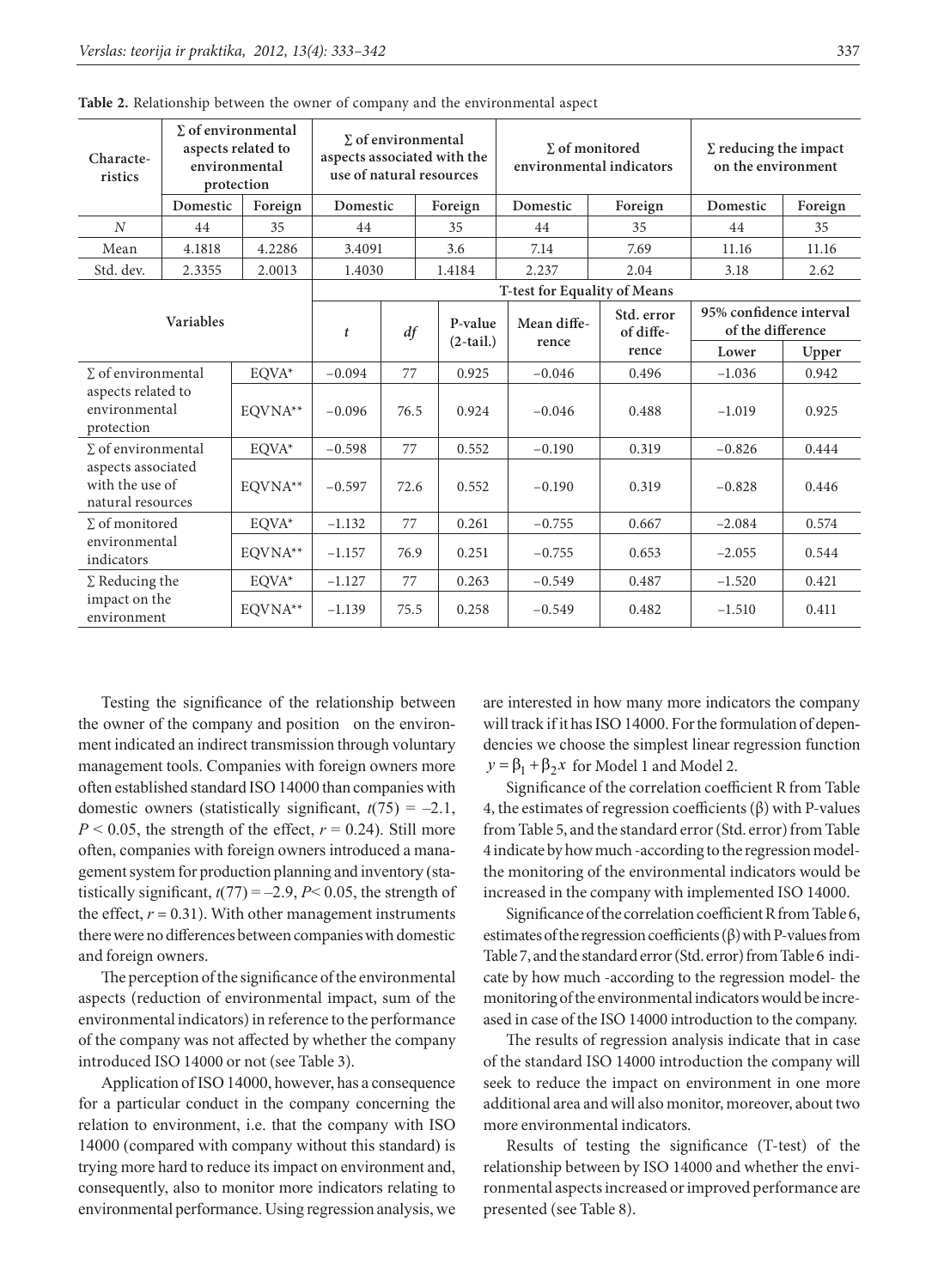|                              |         | T-test for equality of means |                        |                |                             |                                          |       |       |  |
|------------------------------|---------|------------------------------|------------------------|----------------|-----------------------------|------------------------------------------|-------|-------|--|
| <b>Variables</b>             | t       | df                           | P-value<br>$(2-tail.)$ | Mean<br>diffe- | Std. Error of<br>difference | 95% confidence interval of<br>difference |       |       |  |
|                              |         |                              |                        | rence          |                             | Lower                                    | Upper |       |  |
| $\Sigma$ of monitored        | EOVA*   | 2.297                        | 77                     | 0.024          | 1.092                       | 0.475                                    | 0.145 | 2.039 |  |
| environmental<br>indicators  | EOVNA** | 2.218                        | 60.5                   | 0.030          | 1.092                       | 0.492                                    | 0.108 | 2.077 |  |
| $\Sigma$ Reducing the        | EOVA*   | 2.825                        | 77                     | 0.006          | 1.810                       | 0.641                                    | 0.534 | 3.085 |  |
| impact on the<br>environment | EOVNA** | 2.807                        | 71.2                   | 0.006          | 1.810                       | 0.645                                    | 0.524 | 3.095 |  |

**Table 3.** Relationship between ISO 14000 and the environmental aspects

| <b>Characteristics</b> |                             | $\Sigma$ of monitored environmental<br>indicators | $\Sigma$ reducing the impact<br>on environment |                                 |  |
|------------------------|-----------------------------|---------------------------------------------------|------------------------------------------------|---------------------------------|--|
|                        | <b>ISO 14000</b><br>applied | <b>ISO 14000</b><br>not applied                   | <b>ISO 14000</b><br>applied                    | <b>ISO 14000</b><br>not applied |  |
|                        | 44                          | 35                                                | 44                                             | 35                              |  |
| Mean                   | 7.86                        | 6.77                                              | 12.30                                          | 10.49                           |  |
| Std. dev.              | .786                        | 2.438                                             | 2.758                                          | 2.914                           |  |

### **Table 4.** Testing of Model 1

 $\overline{\phantom{a}}$ 

 $\overline{a}$ 

| Model 1 |       | R square | Adjusted R<br>square | Std. error of the<br>estimate |
|---------|-------|----------|----------------------|-------------------------------|
|         | 0.253 | 0.064    | 0.052                | 2.099                         |

Table 5. ∑ Reducing the impact on the environment by the introduction of ISO 14000

| Model 1    |       | Coefficients |        | P-value |  |
|------------|-------|--------------|--------|---------|--|
|            |       | Std. error   |        |         |  |
| Constant   | 6.771 | 0.355        | 19.082 | 0.000   |  |
| ISO 14 000 | .092  | 0.475        | 2.297  | 0.024   |  |

**Table 6.** Testing of Model 2

| Model 2 | $\mathbf{v}$ | R Square | Adjusted R<br>square | Std. error of<br>estimate |
|---------|--------------|----------|----------------------|---------------------------|
|         | 0.306        | 0.094    | 0.082                | 2.828                     |

**Table 7.** ∑ of monitored environmental indicators by the introduction of ISO 14000

| Model 2   |        | Coefficients |        | P-value |  |
|-----------|--------|--------------|--------|---------|--|
|           |        | Std. Error   |        |         |  |
| Constant  | 10.486 | 0.478        | 21.934 | 0.000   |  |
| ISO 14000 | 1.810  | 0.641        | 2.825  | 0.006   |  |

**Table 8.** Relationship between ISO 14000 and the environmental performance

|                 | They saved financial means           |             | They have improved<br>competitiveness |                  |         | They improved company image |
|-----------------|--------------------------------------|-------------|---------------------------------------|------------------|---------|-----------------------------|
| Characteristics | <b>ISO 14000</b><br><b>ISO 14000</b> |             | <b>ISO 14000</b>                      | <b>ISO 14000</b> |         | <b>ISO 14000</b>            |
|                 | applied                              | not applied | applied                               | not applied      | applied | not applied                 |
| N               | 42                                   | 35          | 40                                    | 34               | 41      | 35                          |
| Mean            | 3.36                                 | 3.29        | 2.65                                  | 2.12             | 3.07    | 2.71                        |
| Std. dev.       | 0.906                                | 0.893       | 1.122                                 | 0.977            | 0.787   | 0.987                       |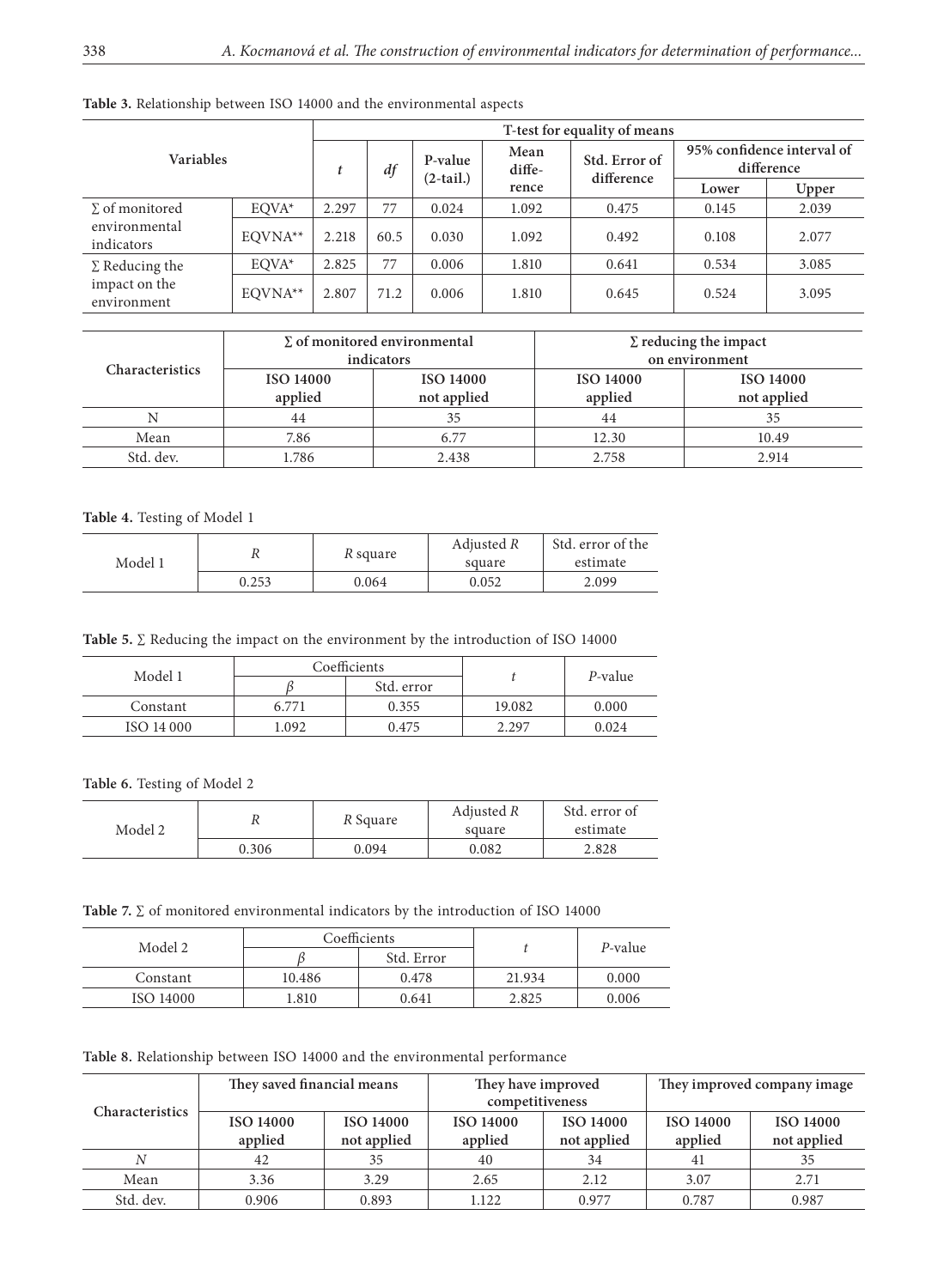|                       |           | T-test for equality of means |         |             |               |            |                                          |       |  |  |
|-----------------------|-----------|------------------------------|---------|-------------|---------------|------------|------------------------------------------|-------|--|--|
| <b>Variables</b>      | t         | df                           | P-value | Mean        | Std. error of |            | 95% confidence interval of<br>difference |       |  |  |
|                       |           |                              |         | $(2-tail.)$ | difference    | difference | Lower                                    | Upper |  |  |
|                       | EOVA*     | 0.347                        | 75      | 0.730       | 0.071         | 0.206      | $-0.339$                                 | 0.482 |  |  |
| Saved financial means | EQVNA**   | 0.347                        | 72.9    | 0.730       | 0.071         | 0.206      | $-0.339$                                 | 0.482 |  |  |
| Improved              | EOVA*     | 2.157                        | 72      | 0.034       | 0.532         | 0.247      | 0.040                                    | 1.024 |  |  |
| competitiveness       | $EOVNA**$ | 2.181                        | 71.9    | 0.032       | 0.532         | 0.244      | 0.046                                    | 1.019 |  |  |
| Improved company      | $EOVA*$   | 1.763                        | 74      | 0.082       | 0.359         | 0.204      | $-0.047$                                 | 0.765 |  |  |
| image                 | EOVNA**   | 1.731                        | 64.7    | 0.088       | 0.359         | 0.207      | $-0.055$                                 | 0.773 |  |  |

## *Continued Table 8*

**Table 9.** Key indicators of environmental performance

| Indicator                                                                | <b>KPI</b>                                                                                                                                      | Measurement                                                                                                                                                                                                                                     |
|--------------------------------------------------------------------------|-------------------------------------------------------------------------------------------------------------------------------------------------|-------------------------------------------------------------------------------------------------------------------------------------------------------------------------------------------------------------------------------------------------|
| EN1-Energy                                                               | Energy use<br>Total annual energy consumption<br>[MWh/CZK]<br>(indicator EN3 in GRI)                                                            | Total direct (produced internally) and indirect (delivered)<br>energy consumption in megawatt divided by net sales.<br>(Total direct energy consumption = Electricity/heat<br>produced by the company)                                          |
|                                                                          | Renewable energy use<br>Total consumption of renewable energy<br>[%](indicator EN3)                                                             | Total of renewable energy sources in MWh x 100 divided by<br>total energy sources.                                                                                                                                                              |
| EN2-Materials                                                            | Material use<br>Annual mass flow of different used<br>materials (in addition to the carriers of<br>energy and water)<br>[t/CZK] (indicator EN1) | Total consumption of materials in tons divided by total<br>operation costs.                                                                                                                                                                     |
|                                                                          | Recycled materials use<br>Proportion of the recycled input<br>materials [%] (indicator EN2)                                                     | Percentage content of used recycled materials out of total<br>consumption materials.                                                                                                                                                            |
| EN3 - Waste                                                              | Production of waste<br>Total annual production of waste<br>[t/CZK] (indicator EN22)                                                             | Total waste use in tons divided by net sales.                                                                                                                                                                                                   |
|                                                                          | Production of hazardous waste<br>Total annual production of hazardous<br>waste [t/CZK]                                                          | Total hazardous waste use in tons divided by net sales                                                                                                                                                                                          |
| EN4-Water                                                                | Water Use<br>Total annual consumption of water<br>[m3/CZK](indicator EN8)                                                                       | Total water use in cubic meters divided by net sales.                                                                                                                                                                                           |
| EN5-Emissions                                                            | Total annual emissions<br>[t/CZK](indicator EN20)                                                                                               | Total emissions (solid particulate matter, SO2, NOx, NH3,<br>PM without CO) in tonnes divided by net sales.                                                                                                                                     |
| EN6-Investment                                                           | Environmental protection investment<br>[t/CZK] (indicator EN30)                                                                                 | Total investments in environmental protection in CZK<br>divided by net sales.                                                                                                                                                                   |
|                                                                          | <b>Additional indicators</b>                                                                                                                    |                                                                                                                                                                                                                                                 |
|                                                                          | Environmental laws and regulations<br>[number] (indicator EN28)                                                                                 | Number of voluntary agreements.                                                                                                                                                                                                                 |
| EN7- Compliance<br>with the rules on<br>the protection of<br>environment | Fines and penalties<br>[CZK] (indicator EN28)                                                                                                   | Monetary value of significant fines and total number<br>of non-monetary sanctions for non-compliance with<br>environmental legislation and regulations. The total<br>monetary value of significant fines; number of non-<br>monetary sanctions. |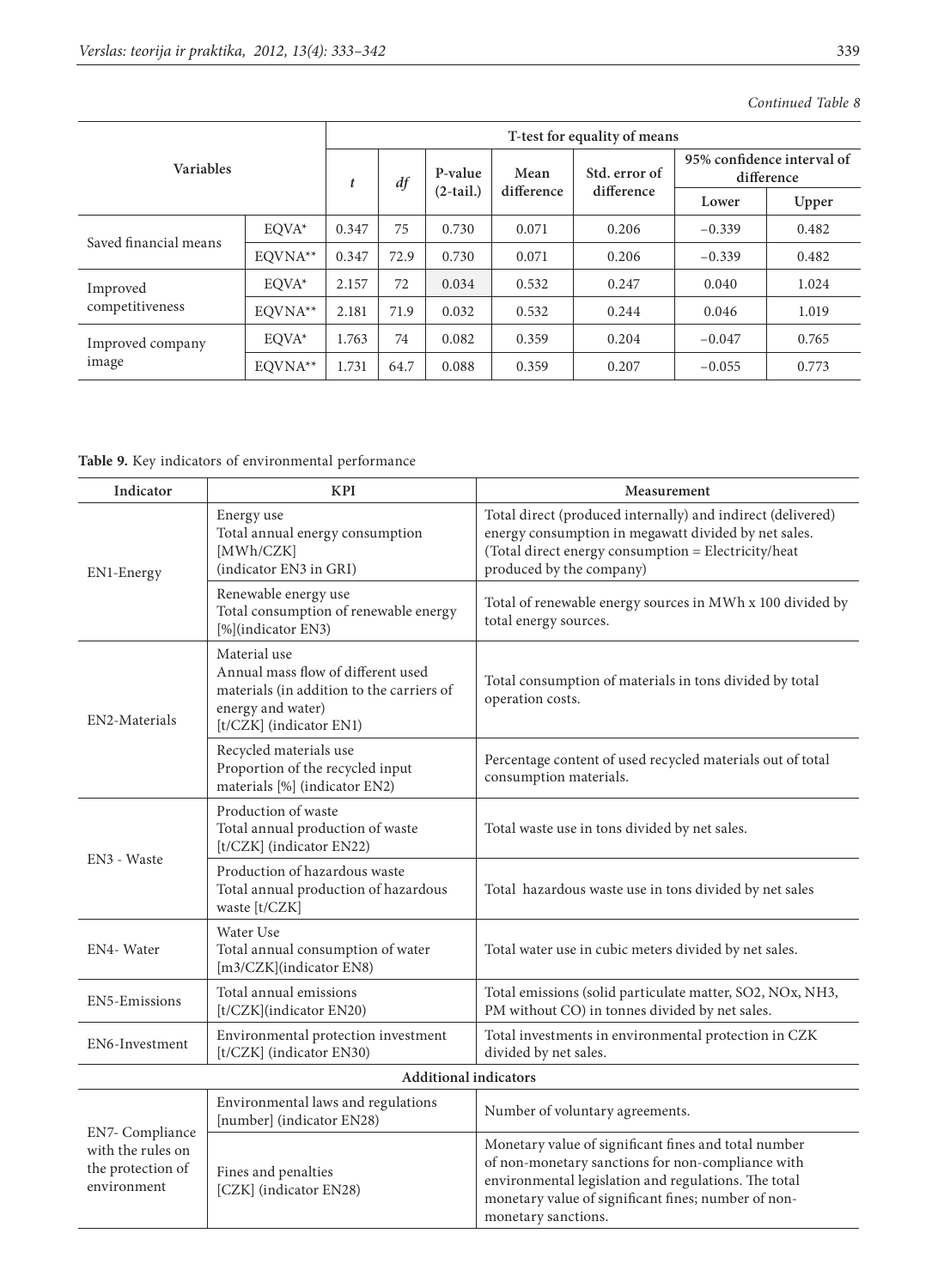| Indicator                                   | <b>KPI</b>                                                      | Measurement                                                                                                                                                                                         |
|---------------------------------------------|-----------------------------------------------------------------|-----------------------------------------------------------------------------------------------------------------------------------------------------------------------------------------------------|
| EN8-Significant<br>environmental<br>impacts | Transport [t/km]<br>(Indicator EN29 in GRI)                     | Greenhouse gas emissions<br>Total direct (produced internally) emissions of CO2<br>equivalents in tonnes divided by number of covered<br>kilometres in company.                                     |
| EN9-Biodiversity                            | Land use [%]<br>of built-up surface<br>(partial indicator EN11) | Total amount of land owned, leased, or managed for<br>production activities or extractive use in square meters x<br>100 divided by the area of SCIs in hectare (according to<br>Natura 2000 Sites). |

Companies with established ISO 14000 stated that environmental aspects established in their companies increased competitiveness, e.g. possibility to participate in selective proceedings of government contracts, in the remaining questions the influence of ISO 14000 was not identified (statistically insignificant).

### **5. Results and discussion**

Key Performance Indicators (KPIs) are the essential assumptions of measuring environmental performance. The environmental performance indicators provide quantitative forms of a feedback reflecting the results in the framework of the corporate strategy. Environmental indicators, which particular company develops and informs about them in internal or external reports, always depend on the company strategic priorities, mirroring the unique character of every company. Key environmental indicators for the companies in the processing industry to measure performance are proposed (see Table 9).

Key performance indicators can help companies to plan and manage their environmental priorities, in particular, when the indicators are focused on the core business strategy, by means of operational plans, which include performance targets. The most important is to recognize what is measured, what is controlled, and important fact is that the measures create value for the company and its stakeholders.

Environmental indicators should be chosen by the company itself on the basis of their relevance and in terms of its strategy, these performance indicators should help companies to demonstrate progress towards the objectives of sustainability and ensure that they cover their environmental, social and economic impacts. Use of key performance indicators can be challenging in a particular organisational context. Prior to company decision as regards the establishment of scales of key performance indicators, it is necessary to understand how they can be best used and integrated into internal management and how they can help and support sustainable reporting. Managers must consider how to present the key performance indicators in their

internal and external reporting. Identification and selection of key performance indicators depend on the context within the company and industry.

In the event that the company is of the opinion that some of selected environmental indicators are not relevant for evaluation of the performance, then it does not have to include such indicator in the overall evaluation of the performance.

### **6. Conclusions**

Key performance indicators (KPIs) may help the companies to plan and control their priorities. The proposed environmental indicators should serve for the evaluation of ESG performance and they should meet some basic requirements: clarity, simplicity, real verification of data for their determination, taking into account the comprehensive problem and representativeness. The indicators should include the essential and characteristic features of ESG performance.

Environmental indicators have been selected from a wide range of performance indicators on the basis of the above available international sources. The proposal of environmental indicators and analysis were preceded by the calculation of descriptive characteristics of the individual variables. Descriptive statistics of all initial input indicators have been carried out, because certain specific variables have impact on the outcome of the methods in the follow-up phase and they can be revealed already in the descriptive statistics of the indicators.

These modifications have been preceded by one-dimensional analysis of all the variables with use of statistical methods and two-dimensional analysis; furthermore, the interrelations with T-test have been tested and correlation analysis has been employed.

The objective of the contribution is the construction of key environmental performance indicators. Empirical research deals with the selection of environmental performance indicators for CZ-NACE sector-manufacturing industry. ESG indicators quoted in an integrated reporting can provide relevant information, and even over time.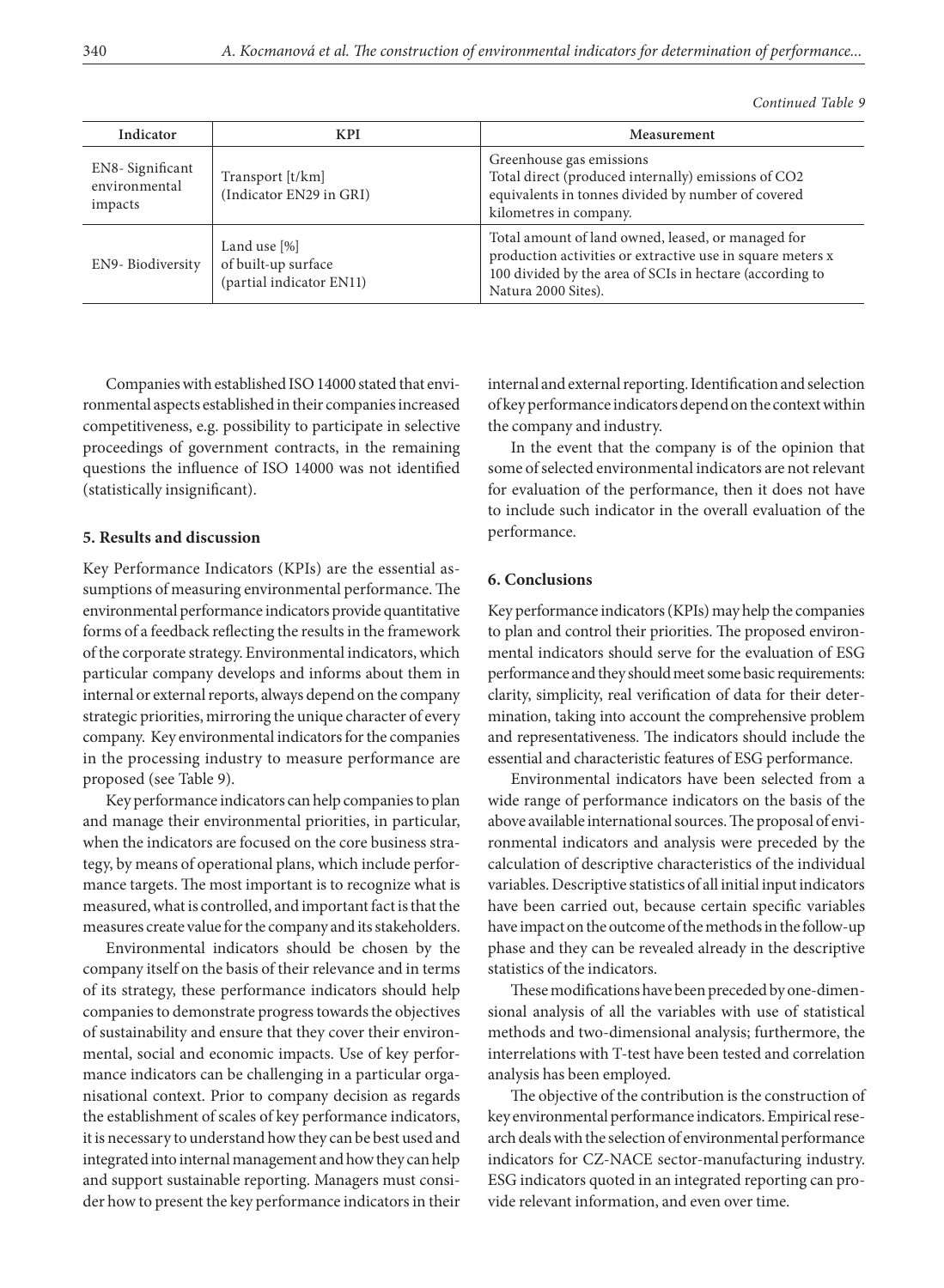The result of empirical research is the formulation of environmental indicators, which shall form the part of ESG performance indicators. Key Performance Indicators are formulated for companies involved in the manufacturing industry, according to CZ-NACE, with the use of statistical methods. Measurement of environmental indicators involves quantitative indicators requiring the information linked with company performance. Environmental performance indicators include: EN1-Energy, EN2-Materials, EN3-Waste, EN4-Water, EN5-Emissions, EN6-Investment. Additional indicators: EN-Compliance, EN8- Significant environmental impacts, EN9- Biodiversity.

The primary and crucial basis of the conception is the reporting of real-life conditions, their good knowledge, gathering of empirical data, when mainly the values of the mentioned ESG factors come to the fore, for the individual phases of the economic, environmental, social and corporate governance performances, while not only their values, but also their roles and priorities, content and functions and mutual interaction are monitored, and based on them formulation of proposals and methodical procedures as benefits to help boost company performance. Identification of measurable and relevant objectives for sustainability and appropriate metrics are a matter of the utmost importance.

#### **Acknowledgment**

This paper is supported by the project No. P403/11/2085 "Construction of Methods for Multifactor Assessment of Company Complex Performance in Selected Sectors" of the Czech Science Foundation and the research project "Management Support of Firms Using Quantitative Methods" of the Academy Sting, Business College in Brno in 2012.

### **References**

- Bassen, A.; Kovacs, A. M. 2009. Environmental, social and governance key performance indicators from a capital market perspective, *Zeitschrift für Wirtschafts und Unternehmensethik* 9(2): 182–192.
- Bartes, F. 2010. Competitive intelligence-tool obtaining specific basics for strategic decision making TOP management firm, *Acta Universitatis Agriculturae et Silviculturae Mendelianae Brunensis* 58(6): 43–50.
- *BSR ESG in the Mainstream: The Role for Companies and Investors in Environmental, Social, and Governance Integration* [online], [cited 17. June 2012]. Available from Internet: www.bsr.org
- Bhojraj, S.; Sengupta, P. 2003. The effect of corporate governance mechanisms on bond ratings and yields: the role of institutional investors and outside directors, *Journal of Business* 76(3): 455–475. <http://dx.doi.org/10.1086/344114>
- *CA Environmental, Social and Governance (ESG) Issues in Institutional Investor Decision Making* [online], [cited 17 June
- *CFA Institute Environmental, Social, and Governance Factors at Listed Companies: A Manual for Investors* [online], [cited 18 June 2012]. Available from Internet: [www.cfapubs.org/toc/](http://www.cfapubs.org/toc/ccb/2008/2008/2) [ccb/2008/2008/2](http://www.cfapubs.org/toc/ccb/2008/2008/2)
- DVFA, KPIs for ESG. Key Performance Indicators for Environmental, Social and Governance Issues. A Guideline for Corporates on How to Report on ESG and a Benchmark for Investment Professionals on How to Integrate ESG into Financial Analysis*. DVFA Financial Papers* No. 8/08\_e. DVFA, Dreieich.
- Field, A. 2009. *Discovering statistics using SPSS*. London: SAGE. 324 p. ISBN-13 978-1847879073.
- Garz, H.; Schnella, F.; Frank, R. KPIs for ESG. A *Guideline for the Integration of ESG into Financial Analysis and Corporate Validation*. Version 3.0, Frankfurt, DVFA/EFFAS [online], [cited 19 June 2012]. Available from Internet: [http://www.](http://www.dvfa.de/files/die_dvfa/kommissionen/non_financials/application/pdf/KPIs_ESG_FINAL.pdf) [dvfa.de/files/die\\_dvfa/kommissionen/non\\_financials/ap](http://www.dvfa.de/files/die_dvfa/kommissionen/non_financials/application/pdf/KPIs_ESG_FINAL.pdf)[plication/pdf/KPIs\\_ESG\\_FINAL.pdf](http://www.dvfa.de/files/die_dvfa/kommissionen/non_financials/application/pdf/KPIs_ESG_FINAL.pdf)
- Ginevičius, R. 2010. Hierarchical structuring of processes and phenomena, *Business: Theory and Practice* 8(1): 14–18.
- G3.1 Guidelines, 2011, *G3.1 Guidelines* [online], [cited 18 June 2012]. Available from Internet: [http://www.globalreporting.](http://www.globalreporting.org/ReportingFramework/G31/) [org/ReportingFramework/G31/](http://www.globalreporting.org/ReportingFramework/G31/)
- Hřebíček, J.; Soukopová, J.; Kutová, E. 2009. Standardization of key performance indicators for environmental management and reporting in the Czech Republic, *International Journal of Energy and Environment* 4(4): 169–176.
- Hřebíček, J.; Soukopová, J. 2009. *Voluntary Company Assessment Report on the Linkages between Environment, Economy and Society* (in Czech). Praha: Ministry of Environment of the Czech Republic. 61 p.
- Hřebíček, J.; Piliar, F.; Soukopová, J.; Štencl, M.; Trenz, O. 2009. Corporate key performance indicators for environmental management and reporting, *Acta Universitatis Agriculturae et Silviculturae Mendelianae Brunensis* 59(2): 99–108.
- IFAC. *Investor Demand for Environmental, Social and Governance Disclosures* [online], [cited 17 June 2012]. Available from Internet: [http://www.ifac.org/publi-cations-resources/](http://www.ifac.org/publi-cations-resources/investor-demand-environmental-social-and-governance-disclosures) [investor-demand-environmental-social-and-governance](http://www.ifac.org/publi-cations-resources/investor-demand-environmental-social-and-governance-disclosures)[disclosures](http://www.ifac.org/publi-cations-resources/investor-demand-environmental-social-and-governance-disclosures)
- Kocmanová, A.; Němeček, P. 2009. Economic, environmental and social issues and corporate governance in relation to measurement of company performance, in *Liberec Economic Forum 2009.* Liberec: University of Technology in Liberec, Faculty of Economic, 177–187.
- Kocmanová, A.; Dočekalová, M. 2011. Corporate sustainability: environmental, social and corporate performance, *Acta Universitatis Agriculturae et Silviculturae Mendelianae Brunensis* (7): 203–209.
- Kocmanová, A.; Dohnal, M.; Meluzin, T. 2011. Qualitative simple equationless models as simple integrators of vague sustainability knowledge items, *Transformations in Business & Economics* 11(3): 187–196.
- Kuprová, L.; Kamenický, J. 2004. Multi-factor analysis position limits Czech Republic in the years 2000–2004, *Statistika* 1(4): 303–315.